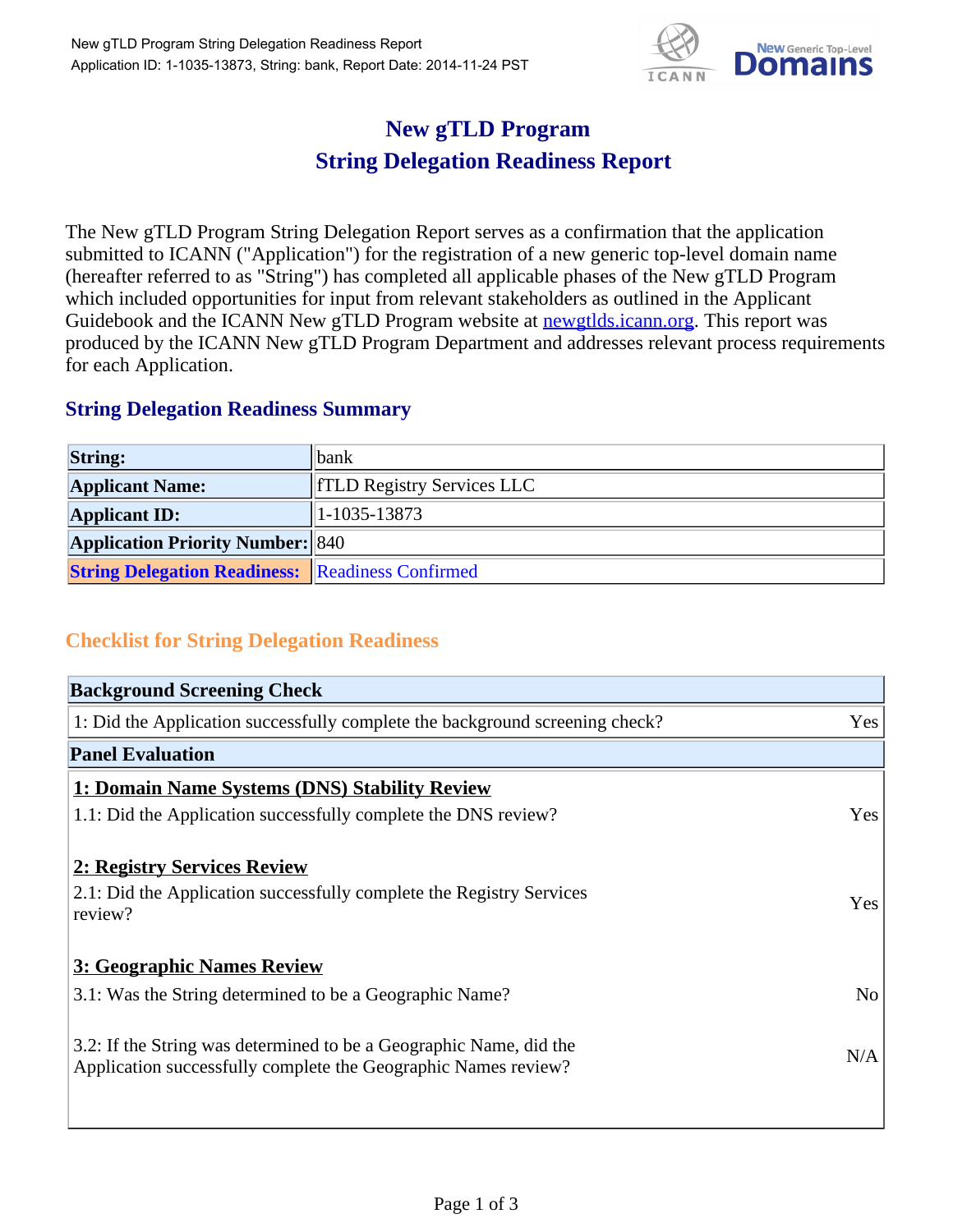

| <b>4: Financial Review</b>                                                  |                 |
|-----------------------------------------------------------------------------|-----------------|
| 4.1: Did the Application successfully complete the Financial Capability     | Yes             |
| review?                                                                     |                 |
|                                                                             |                 |
| <b>5: Technical Review</b>                                                  |                 |
| 5.1: Did the Application successfully complete the Technical and            |                 |
| <b>Operation Capability review?</b>                                         | Yes             |
|                                                                             |                 |
| <b>6: String Similarity Review</b>                                          |                 |
| 6.1: Was the Application determined to not be confusingly similar to other  | No <sub>1</sub> |
| applied for strings, including through String Confusion Objections?         |                 |
|                                                                             |                 |
| 6.2: If the Application was determined to be confusingly similar to other   |                 |
| applied for strings, including through String Confusion Objections, did the |                 |
| Application prevail in the string contention resolution process (CPE,       | Yes             |
| Auction, and/or Self-Resolution of String Contention via                    |                 |
| withdrawal/termination of all other members in contention)?                 |                 |

| <b>Public Comment Period</b>                                                                                                                                                                   |                |
|------------------------------------------------------------------------------------------------------------------------------------------------------------------------------------------------|----------------|
| 1: Was the public provided an opportunity to submit comments on the Application?                                                                                                               | Yes            |
| 2: Were comments for the Application considered by evaluation panels?                                                                                                                          | Yes            |
| <b>Objection Process</b>                                                                                                                                                                       |                |
| 1: Were objections filed against the Application?                                                                                                                                              | N <sub>o</sub> |
| 2: If objections were filed against the Application, did Applicant prevail in the dispute<br>resolution proceedings for all Legal Rights, Limited Public Interest and Community<br>Objections? | N/A            |
| <b>Governmental Advisory Committee (GAC) Advice</b>                                                                                                                                            |                |
| 1: Did the GAC have an opportunity to provide advice for the Application?                                                                                                                      | Yes            |
| 2: Did the GAC provide consensus GAC advice that the String should not be approved by<br>the ICANN Board?                                                                                      | <b>No</b>      |
| 3: If the GAC provided consensus GAC advice to the ICANN Board, did the ICANN Board<br>(or New gTLD Program Committee) accept the GAC advice?                                                  | N/A            |
| <b>Accountability Mechanisms</b>                                                                                                                                                               |                |
| 1: Was the Application the subject of a complaint or review through one of ICANN's<br>accountability mechanisms (Reconsideration or Independent Review)?                                       | Yes            |
| 1.1: If yes, did the BGC, ICANN Board or New gTLD Program Committee determine that<br>the Application should not proceed to contracting?                                                       | N <sub>0</sub> |